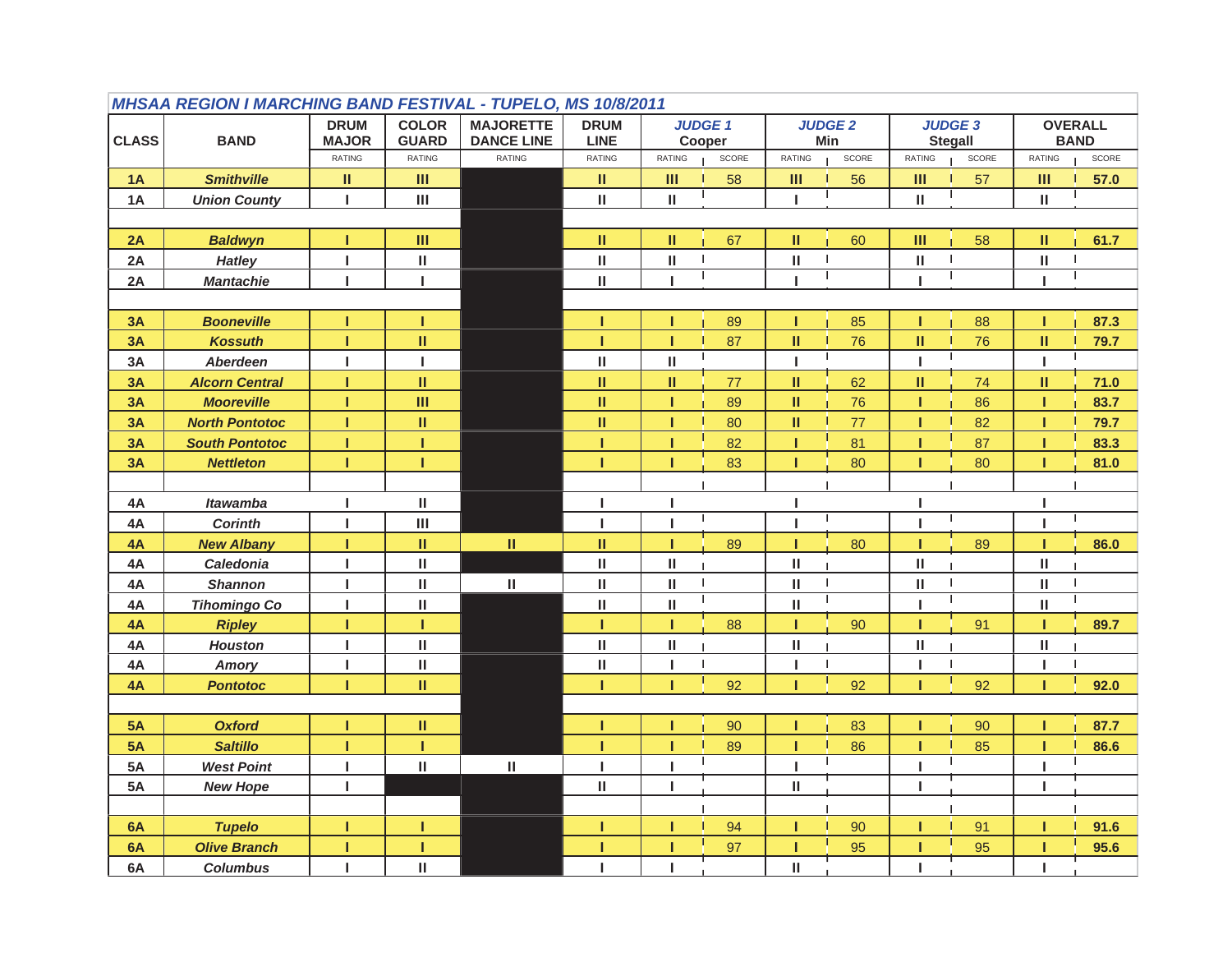|              |                          | <b>DRUM</b>   |            |                         |            | DRUM COLOR COLOR MAJORETTE DRUM |               | <b>Drum</b> | <b>JUDGE</b>  |            | <b>JUDGE</b> |            | <b>JUDGE</b>   |            |              | <b>OVERALL</b> |  |  |
|--------------|--------------------------|---------------|------------|-------------------------|------------|---------------------------------|---------------|-------------|---------------|------------|--------------|------------|----------------|------------|--------------|----------------|--|--|
| <b>CLASS</b> | <b>BAND</b>              |               |            | MAJOR MAJOR GUARD GUARD |            | <b>DANCE LINE</b>               | <b>LINE</b>   | Line        | <b>Smisek</b> |            | Freeman      |            | <b>Thomas</b>  |            |              | <b>BAND</b>    |  |  |
|              |                          | <b>RATING</b> | Score      | <b>RATING</b>           | Score      | <b>RATING</b>                   | <b>RATING</b> | Score       | RATING SCORE  |            | RATING SCORE |            | RATING SCORE   |            | RATING       | SCORE          |  |  |
| 2A           | <b>Eupora</b>            |               |            | $\mathbf I$             |            | N/A                             | I             |             | $\mathbf I$   | 82         |              | 82         |                | 81         |              | 81.            |  |  |
| 2A           | <b>Calhoun City</b>      | Т             |            | $\mathbf{I}$            |            | N/A                             | $\mathbf{I}$  |             | п             |            | $\mathbf{H}$ |            | $\mathbf{I}$   |            | $\mathbf{I}$ |                |  |  |
| 2A           | <b>JZ George</b>         | I             |            | $\mathbf{I}$            |            | N/A                             | I             |             | I             |            | T            |            | П              |            | Т            |                |  |  |
| 3A           | <b>Independence</b>      | $\bf{I}$      |            | $\bf{I}$                |            | N/A                             | $\mathbf I$   |             | $\mathbf{I}$  |            | I            |            | $\bf{I}$       |            | I            |                |  |  |
| 3A           | <b>Winona</b>            | т             |            | T                       |            | N/A                             | п             |             | $\mathbf{H}$  | 70         |              | 82         | $\blacksquare$ | 85         |              | 79.            |  |  |
| 3A           | <b>Holly Springs</b>     | N/A           | N/A        | III                     |            | $\mathbf{I}$                    | N/A           | N/A         | III           |            | III          |            | $\mathbf{I}$   |            | III          |                |  |  |
|              |                          |               |            |                         |            |                                 |               |             |               |            |              |            |                |            |              |                |  |  |
| 4A           | <b>Greenwood</b>         | $\mathbf{I}$  |            | $\mathbf{I}$            |            | 1                               | N/A           | N/A         | I             |            | Т            |            | П              |            | Т            |                |  |  |
| 4A           | <b>Lafayette</b>         | $\bf{I}$      |            | $\mathbf I$             |            | N/A                             | п             |             | $\mathbf I$   |            | $\bf{I}$     |            | I              |            | I            |                |  |  |
| 4A           | <b>Senatobia</b>         | П             |            | I                       |            | N/A                             | $\mathbf I$   |             | $\bf I$       |            | T            |            | $\bf{I}$       |            | I            |                |  |  |
| 4A           | <b>Cleveland</b>         |               |            | $\mathbf{r}$            |            | N/A                             | п             |             |               | 82         |              | 82         |                | 83         |              | 82.            |  |  |
|              |                          |               |            |                         |            |                                 |               |             |               |            |              |            |                |            |              |                |  |  |
| 5A           | <b>Lake Cormorant</b>    | I             |            | I                       |            | N/A                             | I             |             | п             |            | Т            |            | п              |            |              |                |  |  |
| 5A           | <b>Lewisburg</b>         | N/A           | N/A        | $\mathbf I$             |            | N/A                             | п             |             | $\mathbf{I}$  | 90         |              | 90         | $\mathbf{I}$   | 88         |              | 89             |  |  |
| 5A           | <b>Center Hill</b>       |               |            | $\mathbf{r}$            |            | N/A                             |               |             |               | 91         |              | 87         |                | 87         |              | 88.            |  |  |
| 5A           | <b>Clarksdale</b>        | <b>DNP</b>    | <b>DNP</b> | <b>DNP</b>              | <b>DNP</b> | <b>DNP</b>                      | <b>DNP</b>    | <b>DNP</b>  | <b>DNP</b>    | <b>DNP</b> | <b>DNP</b>   | <b>DNP</b> | <b>DNP</b>     | <b>DNP</b> | <b>DNP</b>   |                |  |  |
|              |                          |               |            |                         |            |                                 |               |             |               |            |              |            |                |            |              |                |  |  |
| 6A           | <b>South Panola</b>      | $\mathbf{II}$ |            | $\mathbf{I}$            |            | N/A                             | т             |             | $\mathbf{I}$  | 72         | $\mathbf{I}$ | 77         |                | 81         | $\mathbf{H}$ | 76.            |  |  |
| <b>6A</b>    | <b>Greenville-Weston</b> | $\mathbf{H}$  |            | $\mathbf{I}$            |            |                                 |               |             |               | 75         | $\mathbf{H}$ | 79         | $\Pi$          | 76         | $\mathbf{H}$ | 76.            |  |  |
| 6A           | <b>Southaven</b>         | т             |            | $\mathbf I$             |            | N/A                             | I             |             | T             | 92         |              | 88         |                | 89         |              | 89.            |  |  |
| <b>6A</b>    | <b>DeSoto Central</b>    |               |            | $\mathbf I$             |            | N/A                             | п             |             |               | 94         |              | 91         |                | 88         |              | 91.            |  |  |
| 6A           | <b>Starkville</b>        | п             |            | I                       |            | N/A                             | П             |             | $\bf I$       |            | T            |            | п              |            | T            |                |  |  |
| <b>6A</b>    | <b>Hernando</b>          |               |            | п                       |            | N/A                             | п             |             |               | 90         |              | 90         |                | 88         |              | 89.            |  |  |
| 6A           | <b>Grenada</b>           | T             |            | 1                       |            | N/A                             | I             |             | Т             |            | $\bf{I}$     |            | T              |            | 1            |                |  |  |
|              |                          |               |            |                         |            |                                 |               |             |               |            |              |            |                |            |              |                |  |  |
|              |                          |               |            |                         |            |                                 |               |             |               |            |              |            |                |            |              |                |  |  |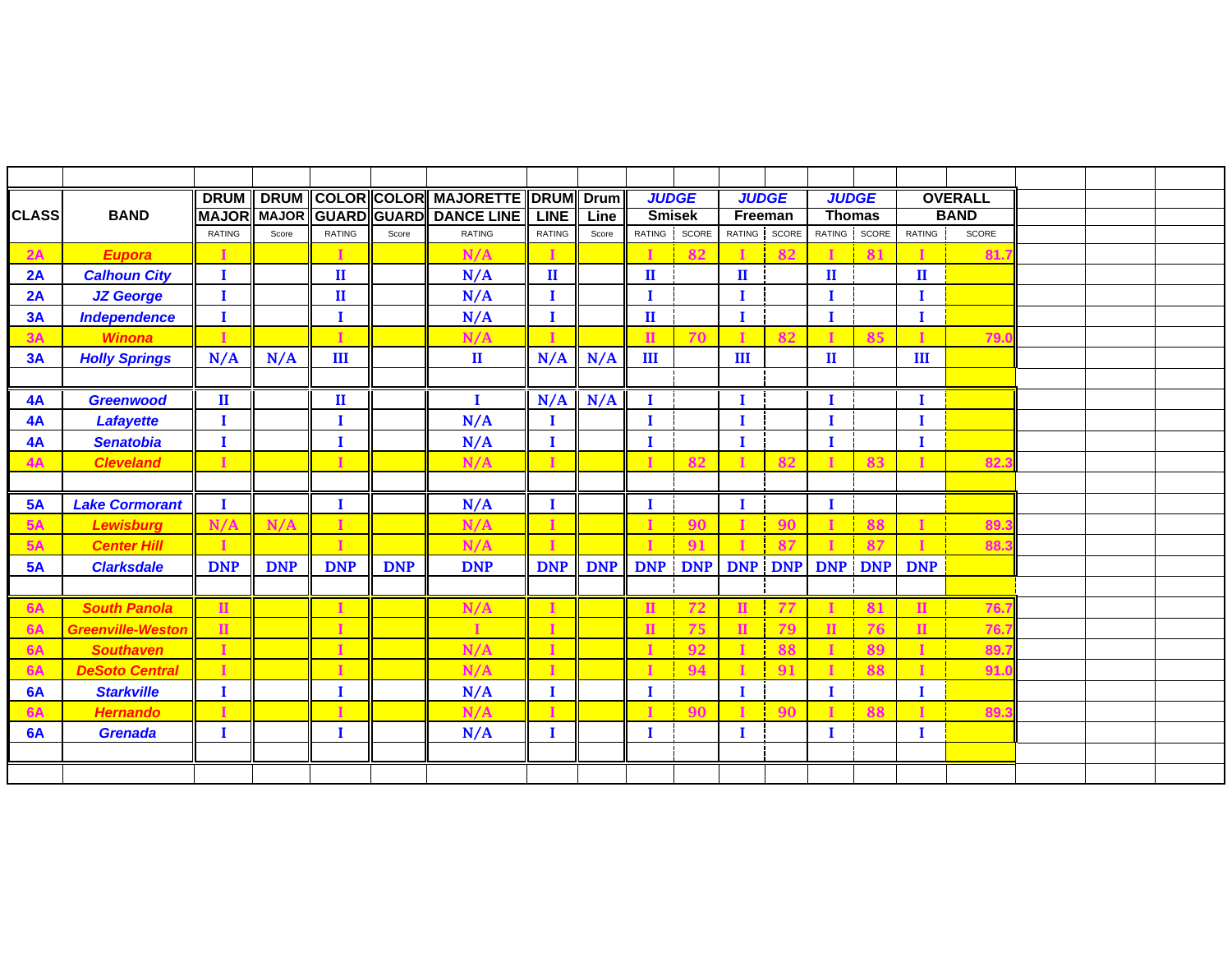## **Region III Meridian, October 12, 2013**

|                 |                             | <b>Hawkins</b> | <b>Broome</b> MAJORETTE Brown |                 |                         |                 | <b>TBrannan</b> |                 | <b>JHenson</b> |                 | <b>JBubbett</b> | <b>OVERALL</b>  |                |  |
|-----------------|-----------------------------|----------------|-------------------------------|-----------------|-------------------------|-----------------|-----------------|-----------------|----------------|-----------------|-----------------|-----------------|----------------|--|
| <b>CLASS</b>    | <b>BAND</b>                 | <b>DM</b>      | <b>GUARD</b>                  | DANCE LINE DRUM |                         |                 | <b>BAND1</b>    |                 | <b>BAND 2</b>  |                 | <b>BAND 3</b>   | <b>BAND</b>     |                |  |
|                 |                             | <b>RATING</b>  | <b>RATING</b>                 | <b>RATING</b>   | <b>RATING</b>           | SCORE           | <b>RATING</b>   | SCORE           | <b>RATING</b>  | SCORE           | <b>RATING</b>   | SCORE           | <b>RATING</b>  |  |
| 1A              | <b>ETHEL</b>                | I              | III                           |                 | $\mathbf{I}$            | $\overline{75}$ | $\mathbf{I}$    | 70              | $\mathbf{H}$   | 70              | $\mathbf{I}$    | 72              | $\mathbf{I}$   |  |
| 1A              | <b>STRINGER</b>             | $\mathbf{I}$   | L                             |                 | $\mathbf{I}$            | 74              | Ш               | 71              | $\mathbf{H}$   | 73              | $\mathbf{I}$    | 73              | $\mathbf{u}$   |  |
| 1A              | <b>SEBASTOPOL</b>           | $\mathbf{I}$   | $\mathbf{I}$                  |                 | $\mathbf I$             |                 | Ш               |                 | $\mathbf{I}$   |                 | $\mathbf{II}$   |                 | $\mathbf{II}$  |  |
| 2A              | <b>TAYLORSVILLE</b>         | $\mathbf I$    | $\mathbf I$                   |                 | $\mathbf I$             | $\overline{76}$ | Ш               | $\overline{73}$ | $\mathbf{I}$   | $\overline{71}$ | $\mathbf{II}$   | $\overline{73}$ | $\mathbf{II}$  |  |
| 2A              | <b>CLARKDALE</b>            | I              | I                             |                 | $\overline{\mathbf{H}}$ | 80              | L               | 81              |                | 78              | $\mathbf{II}$   | 80              | Π              |  |
| 2A              | <b>SCOTT CENTRAL</b>        | I              | $\mathbf I$                   |                 | $\mathbf{I}$            |                 |                 |                 | Ш              |                 | Ш               |                 | $\mathbf{II}$  |  |
| 2A              | <b>MIZE</b>                 | $\mathbf I$    | $\overline{\mathbf{I}}$       |                 | $\overline{\mathbf{I}}$ |                 | Ш               |                 | Ш              |                 | $\mathbf{I}$    |                 | $\blacksquare$ |  |
| 2A              | LAKE                        | $\mathbf I$    | $\mathbf I$                   |                 | $\mathbf I$             | 81              |                 | 83              |                | 80              |                 | 81              |                |  |
| 2A              | <b>ENTERPRISE</b>           | Ī              | $\mathbf{I}$                  |                 | Ī                       | 83              |                 | 82              |                | 85              |                 | 83              | Π              |  |
| 2A              | <b>UNION</b>                | I              | $\mathbf{I}$                  |                 | I                       | 86              | L               | 88              |                | 90              |                 | 88              | П              |  |
| $\overline{3A}$ | <b>CHOCTAW COUNTY</b>       | $\overline{I}$ | $\overline{\text{III}}$       |                 | $\overline{\mathbf{u}}$ |                 | II              |                 | $\mathbf{H}$   |                 | $\mathbf{II}$   |                 | $\mathbf{II}$  |  |
| 3A              | <b>FOREST</b>               | $\overline{I}$ | $\overline{\mathbf{I}}$       |                 | $\mathbf I$             |                 |                 |                 | $\mathbf{I}$   |                 |                 |                 |                |  |
| 3A              | <b>LOUISVILLE</b>           | $\mathbf{I}$   | $\mathbf I$                   |                 | L                       | 88              |                 | 85              |                | 90              |                 | 88              |                |  |
| 3A              | <b>MORTON</b>               | $\mathbf{I}$   | $\overline{\mathbf{I}}$       |                 | I                       | 87              |                 | 83              |                | 86              |                 | 85              |                |  |
| 3A              | PHILADELPHIA                | $\mathbf I$    | $\mathbf{I}$                  |                 | $\mathbf I$             |                 |                 |                 | $\mathbf{I}$   |                 | Ш               |                 | π              |  |
| 3A              | <b>SOUTHEAST LAUDERDALE</b> | I              | $\mathbf{I}$                  |                 | $\mathbf I$             |                 |                 |                 |                |                 |                 |                 |                |  |
| 3A              | <b>SEMINARY</b>             | I              | $\mathbf I$                   |                 | $\mathbf I$             | 83              |                 | 79              | $\mathbf{I}$   | 78              | $\mathbf{II}$   | 80              | $\mathbf{II}$  |  |
| 4A              | <b>KOSCIUSKO</b>            | $\mathbf I$    | $\mathbf{I}$                  |                 | $\mathbf I$             | 93              |                 | 92              |                | 93              |                 | 93              | Т              |  |
| 4A              | LAUREL                      | $\mathbf I$    | $\mathbf{I}$                  | $\bf{I}$        | $\mathbf I$             |                 | ı               |                 | $\mathbf{H}$   |                 |                 |                 |                |  |
| 4A              | <b>LEAKE CENTRAL</b>        | I              | $\overline{\mathbf{I}}$       |                 | $\mathbf{I}$            |                 | Ш               |                 | Ш              |                 | $\mathbf{III}$  |                 | $\mathbf{I}$   |  |
| 4A              | NORTHEAST JONES             | $\mathbf{I}$   | $\mathbf I$                   |                 | $\mathbf I$             | 86              | $\mathbf{I}$    | 85              |                | 85              |                 | 85              |                |  |
| 4A              | <b>INEWTON COUNTY</b>       | $\mathbf{I}$   | $\mathbf{I}$                  |                 | $\overline{\mathbf{I}}$ |                 |                 |                 |                |                 | $\mathbf{II}$   |                 |                |  |
| 4A              | NORTHEAST LAUDERDALE        | $\mathbf{I}$   | $\overline{\mathbf{I}}$       |                 | $\mathbf{I}$            |                 | Ш               |                 | $\mathbf{I}$   |                 | $\mathbf{I}$    |                 | π              |  |
| 4A              | <b>QUITMAN</b>              | I              | $\mathbf I$                   |                 | I                       |                 |                 |                 |                |                 |                 |                 |                |  |
| 4A              | <b>WEST LAUDERDALE</b>      | ī              | $\overline{I}$                |                 | $\overline{I}$          |                 |                 |                 |                |                 | $\mathbf{II}$   |                 | Т              |  |
| 5A              | <b>WAYNE COUNTY</b>         | ī              | $\mathbf{I}$                  |                 | $\mathbf{I}$            |                 |                 |                 |                |                 |                 |                 |                |  |
| 5A              | <b>WEST JONES</b>           | $\mathbf I$    | $\overline{\mathbf{I}}$       |                 | $\mathbf I$             |                 |                 |                 |                |                 |                 |                 |                |  |
| 5A              | <b>SOUTH JONES</b>          | $\mathbf I$    | $\mathbf I$                   |                 | $\mathbf I$             | 95              |                 | 94              |                | 95              |                 | 95              |                |  |
| 5A              | <b>NESHOBA CENTRAL</b>      | $\mathbf I$    | I                             |                 | I                       |                 |                 |                 |                |                 |                 |                 |                |  |
| 6A              | <b>MERIDIAN</b>             | $\mathbf{I}$   | $\mathbf{I}$                  |                 |                         |                 |                 |                 |                |                 |                 |                 |                |  |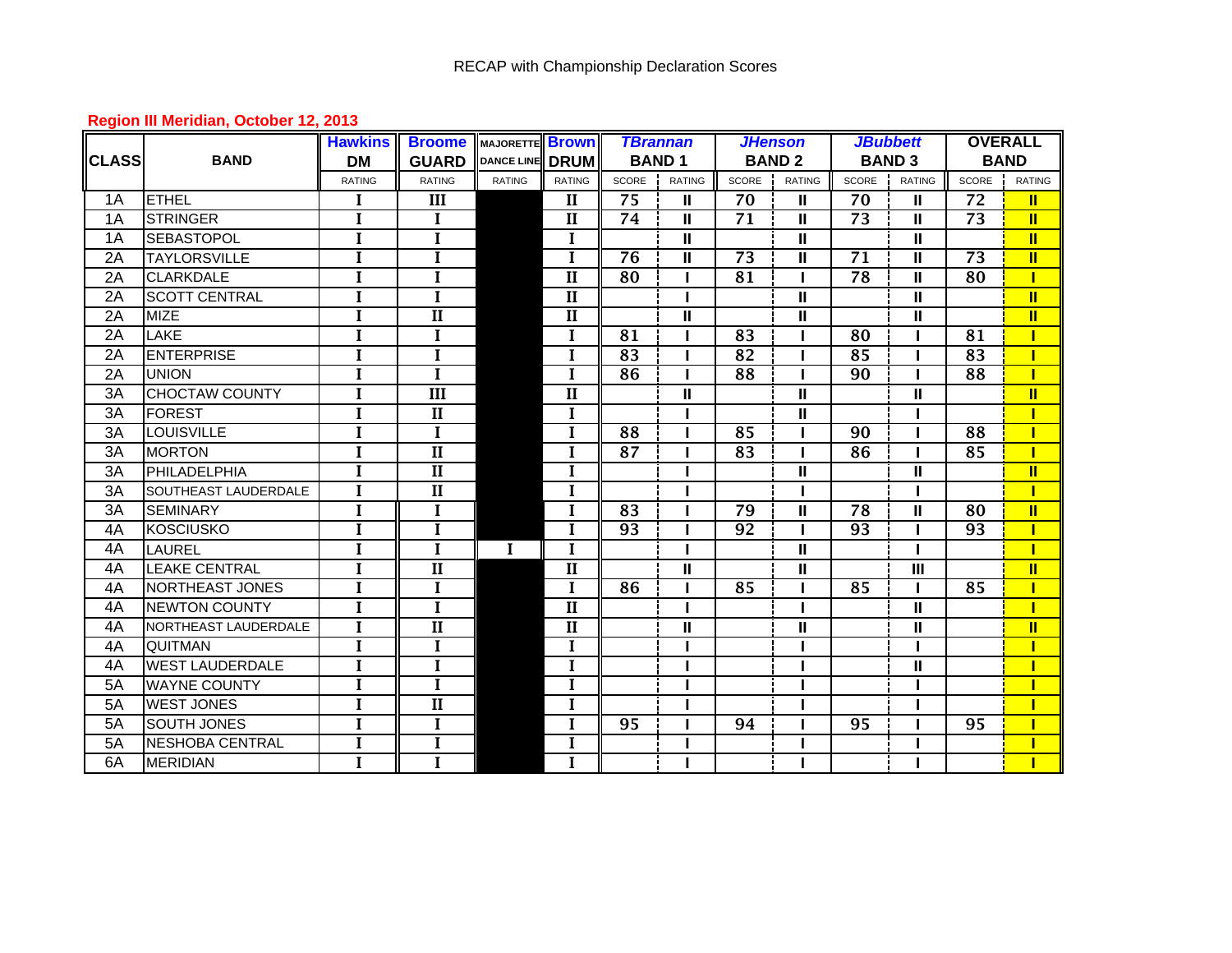| 2013 Region IV MHSAA State Marching Evaluation - Pearl, MS |                       |                |       |                |       |                                      |                         |       |                         |    |                     |    |                         |    |                         |                |
|------------------------------------------------------------|-----------------------|----------------|-------|----------------|-------|--------------------------------------|-------------------------|-------|-------------------------|----|---------------------|----|-------------------------|----|-------------------------|----------------|
|                                                            |                       | <b>DRUM</b>    |       |                |       | DRUM COLOR COLOR MAJORETTE DRUM Drum |                         |       | <b>JUDGE</b>            |    | <b>JUDGE</b>        |    | <b>JUDGE</b>            |    |                         | <b>OVERALL</b> |
| <b>CLASS</b>                                               | <b>BAND</b>           | <b>MAJOR</b>   |       |                |       | MAJOR GUARD GUARD DANCE LINE         | <b>LINE</b>             | Line  | Lambert                 |    | <b>Dubose</b>       |    | <b>Steadman</b>         |    |                         | <b>BAND</b>    |
|                                                            |                       | <b>RATING</b>  | Score | <b>RATING</b>  | Score | <b>RATING</b>                        | <b>RATING</b>           | Score | RATING SCORE            |    | RATING SCORE        |    | RATING SCORE            |    | <b>RATING</b>           | <b>SCORE</b>   |
| 2A                                                         | Loyd Star H.S.        | $\overline{I}$ | 86    | II             | 76    |                                      | $\mathbf{II}$           | 74    | $\overline{\mathbf{H}}$ | 69 | $\mathbf{II}$       | 74 | $\mathbf{II}$           | 70 | II                      | 71.0           |
| 3A                                                         | Franklin Co. H.S.     | I              |       | $\mathbf{I}$   |       |                                      | $\mathbf{I}$            |       | $\mathbf{I}$            |    | $\mathbf{I}$        |    | $\mathbf{I}$            |    | $\overline{\mathbf{H}}$ |                |
| 3A                                                         | McLaurin H.S.         | $\rm II$       |       | comments only  |       |                                      | III                     |       | $\mathbf{I}$            |    | $\mathbf{I}$        |    | $\mathbf{I}$            |    | II                      |                |
| 3A                                                         | Crystal Springs H.S.  | $\mathbf I$    |       | I              |       |                                      | $\mathbf I$             |       | $\bf{I}$                |    | $\mathbf I$         |    | $\bf{I}$                |    | $\mathbf I$             |                |
| 3A                                                         | Wesson H.S.           | $\bf I$        |       | $\mathbf I$    |       |                                      | $\bf{I}$                |       | $\mathbf I$             |    | $\rm I$             |    | $\rm I$                 |    | $\overline{I}$          |                |
| 4A                                                         | Richland H.S.         | Ī              |       | $\mathbf I$    |       |                                      | $\rm II$                |       | $\mathbf{I}$            |    | I                   |    | $\mathbf I$             |    | $\overline{1}$          |                |
| 4A                                                         | Florence H.S.         | T              | 87    | $\overline{I}$ | 95    |                                      | $\overline{\rm II}$     | 76    | $\overline{\mathbf{H}}$ | 72 | $\overline{\rm II}$ | 72 | $\mathbf{I}$            | 71 | $\overline{\mathbf{H}}$ | 71.7           |
| 4A                                                         | Mendenhall H.S.       |                |       | $\mathbf{I}$   |       |                                      |                         |       | $\mathbf I$             |    | $\mathbf{I}$        |    | $\rm II$                |    | $\overline{\mathbf{H}}$ |                |
| 4A                                                         | Raymond H.S.          | I              |       | I              |       |                                      | $\mathbf I$             |       | $\mathbf I$             |    | $\mathbf I$         |    | $\mathbf{I}$            |    | $\overline{I}$          |                |
| 4A                                                         | Lawrence Co. H.S.     | $\mathbf{l}$   |       | $\rm II$       |       |                                      | $\mathbf I$             |       | $\mathbf{II}$           |    | $\mathbf{I}$        |    | $\mathbf I$             |    | $\overline{\mathbf{H}}$ |                |
| 4A                                                         | Magee H.S.            | $\mathbf I$    |       | $\mathbf I$    |       |                                      | III                     |       | $\mathbf{I}$            |    | $\mathbf{I}$        |    | $\rm II$                |    | $\overline{\mathbf{H}}$ |                |
| 4A                                                         | McComb H.S.           | $\mathbf I$    |       | $\mathbf{I}$   |       |                                      | $\mathbf I$             |       | $\mathbf{I}$            |    | I                   |    | $\rm II$                |    | I                       |                |
| 4A                                                         | North Pike H.S.       | I              |       | I              |       |                                      | $\rm II$                |       | $\rm II$                |    | $\rm II$            |    | $\rm II$                |    | $\overline{\mathbf{H}}$ |                |
| 5A                                                         | Callaway H.S.         | $\mathbf I$    |       | $\mathbf{I}$   |       | I                                    | $\mathbf I$             |       | I                       |    | I                   |    | I                       |    | $\mathbf I$             |                |
| 5A                                                         | Vicksburg H.S.        | $\mathbf{I}$   | 91    | $\overline{I}$ | 89    |                                      | $\mathbf I$             | 95    | $\mathbf{II}$           | 78 | $\mathbf{I}$        | 81 | $\overline{\mathbf{H}}$ | 78 | $\mathbf{I}$            | 79.0           |
| 5A                                                         | Germantown H.S.       | $\mathbf{I}$   | 91    | $\overline{I}$ | 90    |                                      | $\mathbf{I}$            | 97    | $\mathbf{I}$            | 89 | $\mathbf{I}$        | 92 | $\overline{I}$          | 94 | $\mathbf{I}$            | 91.7           |
| 5A                                                         | Brookhaven H.S.       | $\mathbf I$    |       | I              |       |                                      | $\mathbf{I}$            |       | $\rm II$                |    | $\rm II$            |    | $\rm II$                |    | $\mathbf{II}$           |                |
| 5A                                                         | Ridgeland H.S.        | $\mathbf{I}$   | 87    | $\overline{I}$ | 86    |                                      | $\overline{\mathbf{H}}$ | 63    | $\mathbf{I}$            | 81 | $\mathbf{I}$        | 83 | $\mathbf{I}$            | 80 | $\mathbf{I}$            | 81.3           |
| 5A                                                         | Pearl H.S.            | $\overline{I}$ | 92    | $\overline{I}$ | 94    |                                      | $\mathbf{I}$            | 84    | $\overline{I}$          | 88 | $\mathbf{I}$        | 90 | $\overline{I}$          | 91 | $\overline{1}$          | 89.7           |
| 6A                                                         | Forest Hill H.S.      | $\mathbf I$    |       | $\mathbf{I}$   |       |                                      | $\mathbf{I}$            |       | $\mathbf{I}$            |    | $\mathbf{I}$        |    | $\mathbf{I}$            |    | $\mathbf{II}$           |                |
| 6A                                                         | Terry H.S.            | $\mathbf{l}$   |       | $\mathbf I$    |       |                                      | $\mathbf{I}$            |       | $\mathbf{I}$            |    | $\mathbf{I}$        |    | $\rm II$                |    | $\overline{\mathbf{H}}$ |                |
| 6A                                                         | Provine H.S.          | $\mathbf{I}$   |       | $\mathbf{I}$   |       | $\mathbf{I}$                         |                         |       | $\mathbf{I}$            |    | $\mathbf I$         |    | $\mathbf I$             |    | $\overline{I}$          |                |
| 6A                                                         | Brandon H.S.          | $\bf{l}$       |       | $\bf I$        |       |                                      | $\mathbf I$             |       | $\mathbf I$             |    | $\mathbf I$         |    | $\mathbf I$             |    | $\overline{I}$          |                |
| 6A                                                         | Northwest Rankin H.S. | $\mathbf{I}$   | 92    | $\overline{I}$ |       |                                      | $\mathbf{I}$            | 83    | $\mathbf{I}$            | 81 | $\mathbf{I}$        | 80 | $\mathbf{I}$            | 81 | $\overline{I}$          | 80.7           |
| 6A                                                         | Murrah H.S.           | $\mathbf{I}$   |       | $\mathbf I$    |       |                                      | $\bf{I}$                |       | $\bf{I}$                |    | $\mathbf I$         |    | $\mathbf{I}$            |    | I                       |                |
| 6A                                                         | Madison Central H.S.  | $\mathbf I$    |       | $\mathbf I$    |       |                                      | $\mathbf I$             |       | $\mathbf I$             |    | $\mathbf I$         |    | $\mathbf I$             |    | $\overline{I}$          |                |
| 6A                                                         | Clinton H.S.          | $\mathbf I$    | 89    | $\overline{I}$ | 94    |                                      | $\mathbf I$             | 97    | $\overline{I}$          | 89 | $\mathbf{I}$        | 87 | $\mathbf{I}$            | 92 | $\mathbf I$             | 89.3           |
| 6A                                                         | Jim Hill H.S.         | $\mathbf{I}$   |       | $\mathbf{I}$   |       | $\mathbf I$                          | I                       |       | $\mathbf{I}$            |    | $\mathbf{I}$        |    | $\mathbf{I}$            |    | $\mathbf{I}$            |                |
| 6A                                                         | Warren Central H.S.   | I              |       | $\mathbf I$    |       |                                      |                         |       | $\bf{I}$                |    | $\mathbf I$         |    | $\mathbf I$             |    | $\mathbf{I}$            |                |
|                                                            |                       |                |       |                |       |                                      |                         |       |                         |    |                     |    |                         |    |                         |                |
|                                                            |                       |                |       |                |       |                                      |                         |       |                         |    |                     |    |                         |    |                         |                |